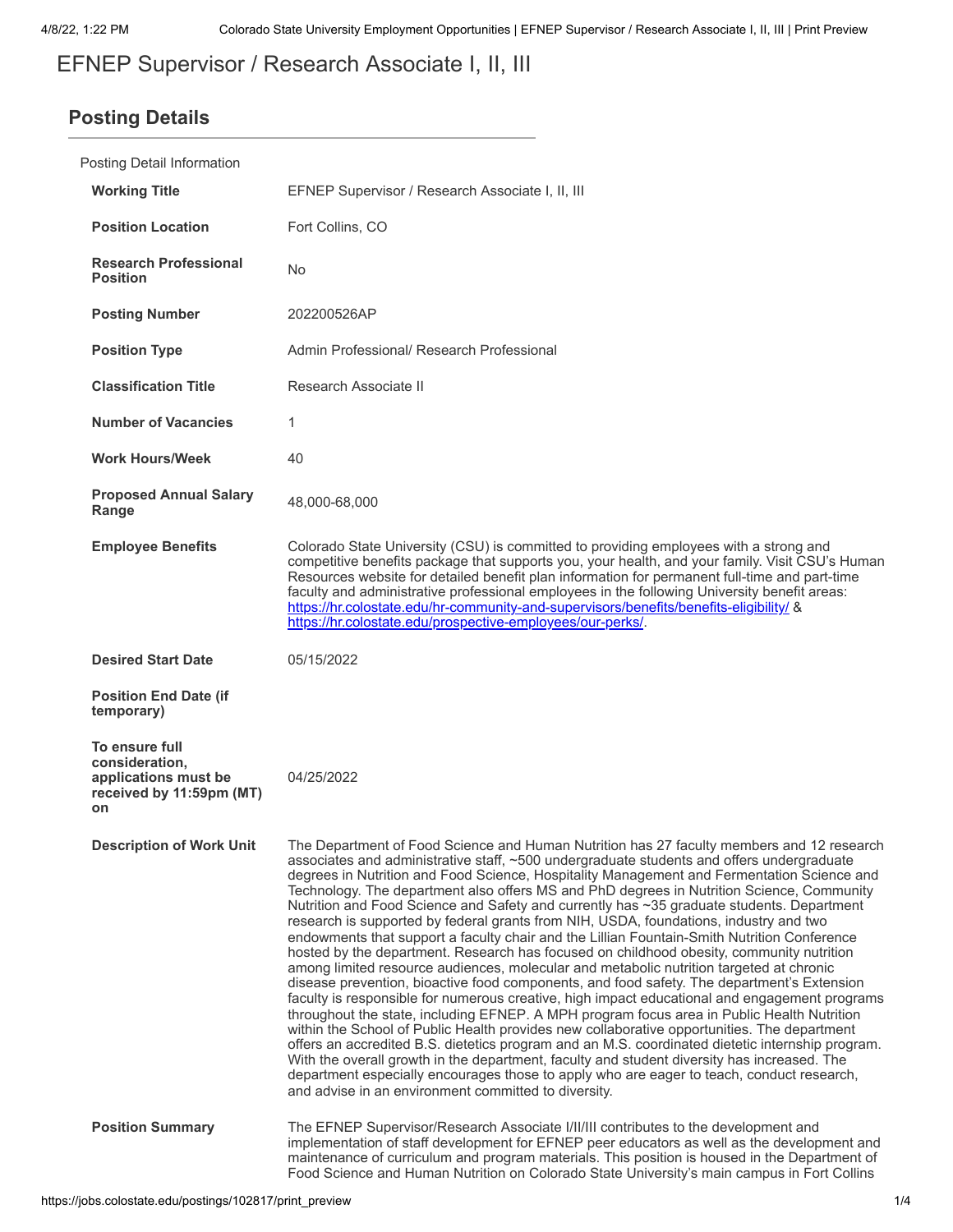| 4/8/22, 1:22 PM                               | Colorado State University Employment Opportunities   EFNEP Supervisor / Research Associate I, II, III   Print Preview                                                                                                                                                                                                                                                                                                                                                                                                                                                                                                                                                                                                                                                                                                                                                                                                                                                                                                                                                                                                                                                                                                                                                                                                                                                                                                                                                                                                                                                       |
|-----------------------------------------------|-----------------------------------------------------------------------------------------------------------------------------------------------------------------------------------------------------------------------------------------------------------------------------------------------------------------------------------------------------------------------------------------------------------------------------------------------------------------------------------------------------------------------------------------------------------------------------------------------------------------------------------------------------------------------------------------------------------------------------------------------------------------------------------------------------------------------------------------------------------------------------------------------------------------------------------------------------------------------------------------------------------------------------------------------------------------------------------------------------------------------------------------------------------------------------------------------------------------------------------------------------------------------------------------------------------------------------------------------------------------------------------------------------------------------------------------------------------------------------------------------------------------------------------------------------------------------------|
|                                               | and serves as an EFNEP Supervisor and Project Manager for EFNEP related research projects.<br>A successful candidate will bring experience that provided evidence of drive and initiative; the<br>individual in this position must be a self-starter. EFNEP Supervisor responsibilities include<br>providing direct supervision for EFNEP peer educators in multiple Colorado counties delivering<br>state-approved educational programs following EFNEP program guidelines to ensure program<br>fidelity and success and building successful and sustainable relationships with professionals<br>from agencies such as WIC, SNAP, TANF, public housing, K12 schools, and others, to establish<br>EFNEP recruitment and teaching opportunities. The Research Project Manager responsibilities<br>include monitoring the implementation of research project protocols and data collection. This<br>position supports the EFNEP Coordinator with records and reporting, manuscript writing and<br>submission, grant writing and submission, and other duties as assigned.<br>The classification of Research Associate I, II, or III will be determined by qualifications and<br>experience. Successful Research Associate I candidates will meet all required qualifications.<br>Successful Research Associate II candidates will meet all required qualifications, have a<br>master's degree with an emphasis in human nutrition or a related field and at least two of the<br>preferred qualifications. Successful Research Associate III candidates will meet all required |
|                                               | qualifications, have a master's degree with an emphasis in human nutrition or a related field and<br>at least 4 of the preferred qualifications.                                                                                                                                                                                                                                                                                                                                                                                                                                                                                                                                                                                                                                                                                                                                                                                                                                                                                                                                                                                                                                                                                                                                                                                                                                                                                                                                                                                                                            |
| <b>Required Job</b><br><b>Qualifications</b>  | · Completed bachelor's degree with emphasis in human nutrition or related field<br>· Demonstrated organizational and project management skills<br>· Ability to communicate (oral, written and listening skills) as demonstrated by formal training,<br>experience, and application materials<br>· Demonstrated skill working with people as individuals and in groups<br>· Familiarity with different socio-economic audiences, an interest in working with people from<br>diverse backgrounds, and a commitment to the principles of diversity<br>· Demonstrated use of technology in managing and/or delivering educational programs                                                                                                                                                                                                                                                                                                                                                                                                                                                                                                                                                                                                                                                                                                                                                                                                                                                                                                                                      |
| <b>Preferred Job</b><br><b>Qualifications</b> | · Completed master's degree with emphasis in human nutrition or related field<br>· Experience in Public Health and/or Nutrition Education program planning, implementation, and<br>evaluation, targeting diverse, limited resource audiences<br>· Prior experience or capacity to hire, train, supervise, motivate, and coach peer educators<br>Experience in promoting, marketing, or creating public awareness of programs or services<br>· Training and/or experience in research methods, data collection, analysis and/or program<br>evaluation<br>· Experience in securing financial support for educational programs including in-kind<br>contributions, fundraising, grant writing, etc.<br>· Registered Dietitian<br>· Ability to speak Spanish                                                                                                                                                                                                                                                                                                                                                                                                                                                                                                                                                                                                                                                                                                                                                                                                                    |
| <b>Diversity Statement</b>                    | Ability to advance the department's commitment to diversity and inclusion through research,<br>teaching and outreach with relevant programs, goals and activities.                                                                                                                                                                                                                                                                                                                                                                                                                                                                                                                                                                                                                                                                                                                                                                                                                                                                                                                                                                                                                                                                                                                                                                                                                                                                                                                                                                                                          |
| <b>Essential Duties</b>                       |                                                                                                                                                                                                                                                                                                                                                                                                                                                                                                                                                                                                                                                                                                                                                                                                                                                                                                                                                                                                                                                                                                                                                                                                                                                                                                                                                                                                                                                                                                                                                                             |
| <b>Job Duty Category</b>                      | Supervision of EFNEP Educators                                                                                                                                                                                                                                                                                                                                                                                                                                                                                                                                                                                                                                                                                                                                                                                                                                                                                                                                                                                                                                                                                                                                                                                                                                                                                                                                                                                                                                                                                                                                              |
| <b>Duty/Responsibility</b>                    | Provides leadership and coordination of the activities necessary to recruit, interview, hire and<br>train CSU Extension EFNEP paraprofessional educators;<br>Observes and assesses paraprofessional educators to evaluate their teaching ability and the<br>fidelity of the intervention with program participants;<br>Addresses EFNEP educator questions related to nutrition and public health related content,<br>program procedures, protocols, fidelity, and reporting;<br>Coaches EFNEP Educators to ensure effective program delivery to diverse audiences and that<br>program outcomes are met and are in compliance with University, Extension, and federal<br>EFNEP guidelines;<br>Conducts employee performance appraisals in accordance with CO EFNEP and CSU Extension<br>protocols and as necessary, implements formal performance management processes in<br>conjunction with CSU HR and Legal Services;<br>Creates sustainable relationships with local agencies to ensure effective program delivery to<br>diverse limited-resource audiences:<br>Secures external funding and/or in-kind support for programming and submits program and<br>budgetary reports in compliance with county, CSU Extension, and EFNEP guidelines;<br>Serves on state and national committees as needed to support CSU Extension EFNEP.                                                                                                                                                                                                                                        |
| <b>Percentage Of Time</b>                     | 40                                                                                                                                                                                                                                                                                                                                                                                                                                                                                                                                                                                                                                                                                                                                                                                                                                                                                                                                                                                                                                                                                                                                                                                                                                                                                                                                                                                                                                                                                                                                                                          |
| <b>Job Duty Category</b>                      | Training and Curriculum Development                                                                                                                                                                                                                                                                                                                                                                                                                                                                                                                                                                                                                                                                                                                                                                                                                                                                                                                                                                                                                                                                                                                                                                                                                                                                                                                                                                                                                                                                                                                                         |
| <b>Duty/Responsibility</b>                    | Regularly conducts EFNEP programming assessments (observes participant recruitment and                                                                                                                                                                                                                                                                                                                                                                                                                                                                                                                                                                                                                                                                                                                                                                                                                                                                                                                                                                                                                                                                                                                                                                                                                                                                                                                                                                                                                                                                                      |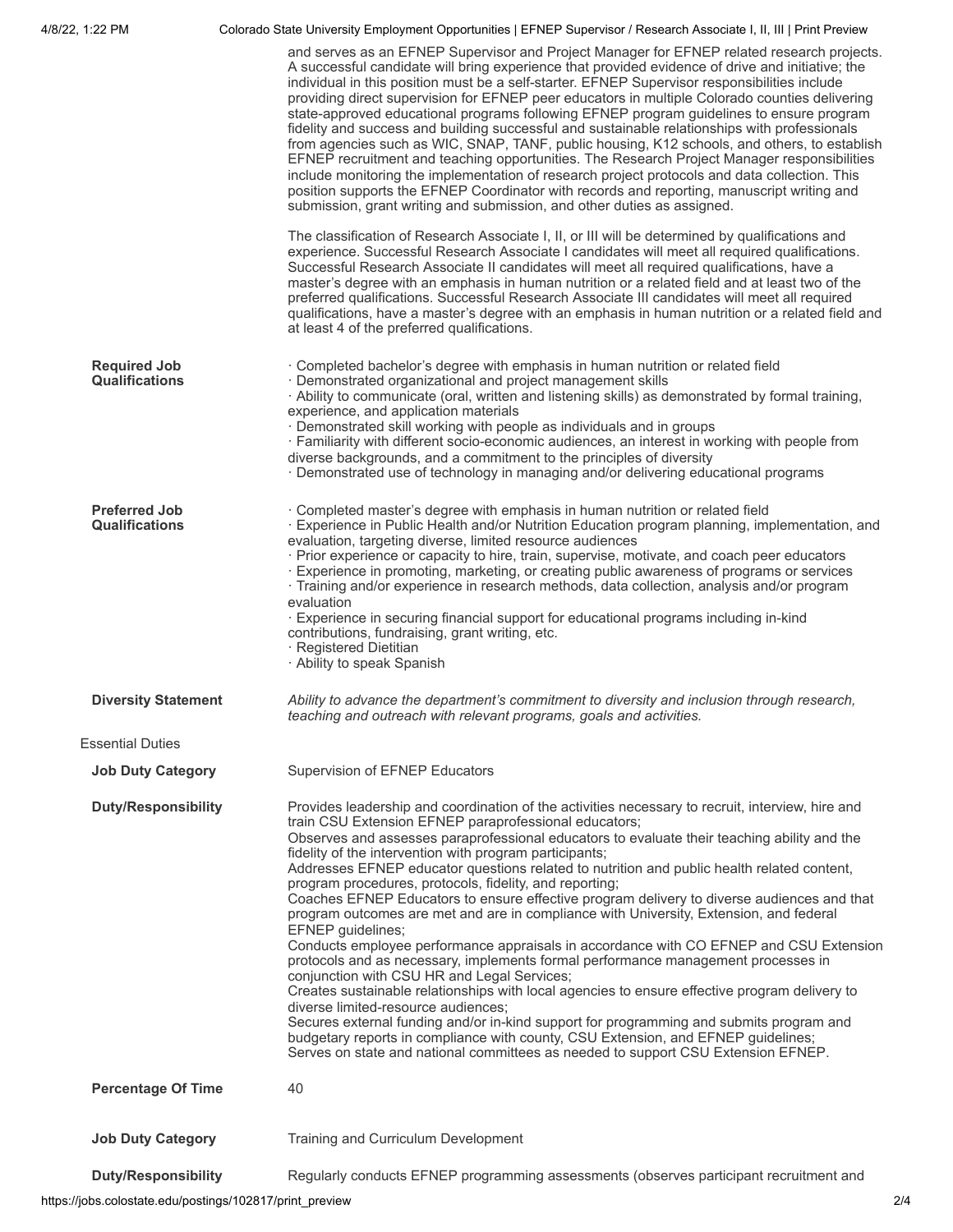| 4/8/22, 1:22 PM                                     | Colorado State University Employment Opportunities   EFNEP Supervisor / Research Associate I, II, III   Print Preview                                                                                                                                                                                                                                                                                                                                                                                                                                                                                                                                                  |  |
|-----------------------------------------------------|------------------------------------------------------------------------------------------------------------------------------------------------------------------------------------------------------------------------------------------------------------------------------------------------------------------------------------------------------------------------------------------------------------------------------------------------------------------------------------------------------------------------------------------------------------------------------------------------------------------------------------------------------------------------|--|
|                                                     | EFNEP Educators teaching, monitors educator reporting, and solicits CSU Extension County<br>Director and community agency partner feedback) to identify staff development needs;<br>Co-leads the planning, developing and facilitating initial training program for new EFNEP<br>Educators:                                                                                                                                                                                                                                                                                                                                                                            |  |
|                                                     | Co-leads the planning, developing and facilitating staff development programs for EFNEP<br>Educators; Develops and delivers regular staff updates using innovative delivery approaches<br>(electronic, video, etc.) in approved curricula, program protocols and procedures, and adult<br>learning theory;                                                                                                                                                                                                                                                                                                                                                             |  |
|                                                     | Assist with curriculum development and revision as needed to ensure adult and youth EFNEP<br>program have current, and accurate curricula materials.                                                                                                                                                                                                                                                                                                                                                                                                                                                                                                                   |  |
| <b>Percentage Of Time</b>                           | 30                                                                                                                                                                                                                                                                                                                                                                                                                                                                                                                                                                                                                                                                     |  |
| <b>Job Duty Category</b>                            | Program Marketing/Professional Networking                                                                                                                                                                                                                                                                                                                                                                                                                                                                                                                                                                                                                              |  |
| <b>Duty/Responsibility</b>                          | Develops relationships with agencies at the state and county level that work with low-income<br>audiences to enhance collaboration and promote EFNEP enrollment;<br>Gains county support for program and works with partnering agencies on community<br>outreach/program partnerships;<br>Promotes and creates public awareness of CSU Extension and EFNEP via presentations, public<br>speaking engagements, press releases and interviews with local media;<br>Attends and participates in professional development opportunities to support professional<br>growth in position, and network with other EFNEP, Public Health and Nutrition colleagues<br>nationally. |  |
| <b>Percentage Of Time</b>                           | 10                                                                                                                                                                                                                                                                                                                                                                                                                                                                                                                                                                                                                                                                     |  |
| <b>Job Duty Category</b>                            | Administrative duties                                                                                                                                                                                                                                                                                                                                                                                                                                                                                                                                                                                                                                                  |  |
| <b>Duty/Responsibility</b>                          | Works with the EFNEP Coordinator to develop program policies and procedures as needed, and<br>develops strategies to inform and implement changes;<br>Assists the EFNEP Coordinator with administrative duties such as writing reports, checking<br>documentation, programmatic outcome reporting, managing budgets, communicating with field<br>staff and attending local, state, and national meetings as appropriate.<br>Coordinates and leads county EFNEP program reviews.                                                                                                                                                                                        |  |
| <b>Percentage Of Time</b>                           | 10                                                                                                                                                                                                                                                                                                                                                                                                                                                                                                                                                                                                                                                                     |  |
| <b>Job Duty Category</b>                            | Research                                                                                                                                                                                                                                                                                                                                                                                                                                                                                                                                                                                                                                                               |  |
| <b>Duty/Responsibility</b>                          | Contributes to project plans and development of research protocols;<br>Trains and supervises project staff on research methods and protocols;<br>Conducts fidelity assessments of project implementation and data collection;<br>Monitors project budgets, timelines, and action plans to ensure proper personnel, facilities and<br>supplies to meet grant/contract deliverables and reporting;<br>Supports EFNEP Coordinator on grant writing, data collection/analysis, reporting, manuscript<br>writing and editing, and presentation at national meetings.                                                                                                        |  |
| <b>Percentage Of Time</b>                           | 10                                                                                                                                                                                                                                                                                                                                                                                                                                                                                                                                                                                                                                                                     |  |
| <b>Application Details</b>                          |                                                                                                                                                                                                                                                                                                                                                                                                                                                                                                                                                                                                                                                                        |  |
| <b>Special Instructions to</b><br><b>Applicants</b> | For a complete application, please submit a cover letter that addresses the minimum and<br>preferred qualifications, a resume or CV, and contact information for 3 professional references.<br>References will not be contacted without prior notification of candidates.                                                                                                                                                                                                                                                                                                                                                                                              |  |
| <b>Conditions of</b><br><b>Employment</b>           | Pre-employment Criminal Background Check (required for new hires), Valid Driver's License                                                                                                                                                                                                                                                                                                                                                                                                                                                                                                                                                                              |  |
| <b>Search Contact</b>                               | Susan.baker@colostate.edu                                                                                                                                                                                                                                                                                                                                                                                                                                                                                                                                                                                                                                              |  |
| <b>EEO Statement</b>                                | Colorado State University is committed to providing an environment that is free from<br>discrimination and harassment based on race, age, creed, color, religion, national origin or<br>ancestry, sex, gender, disability, veteran status, genetic information, sexual orientation, gender<br>identity/expression, or pregnancy in its employment, programs, services and activities, and                                                                                                                                                                                                                                                                              |  |